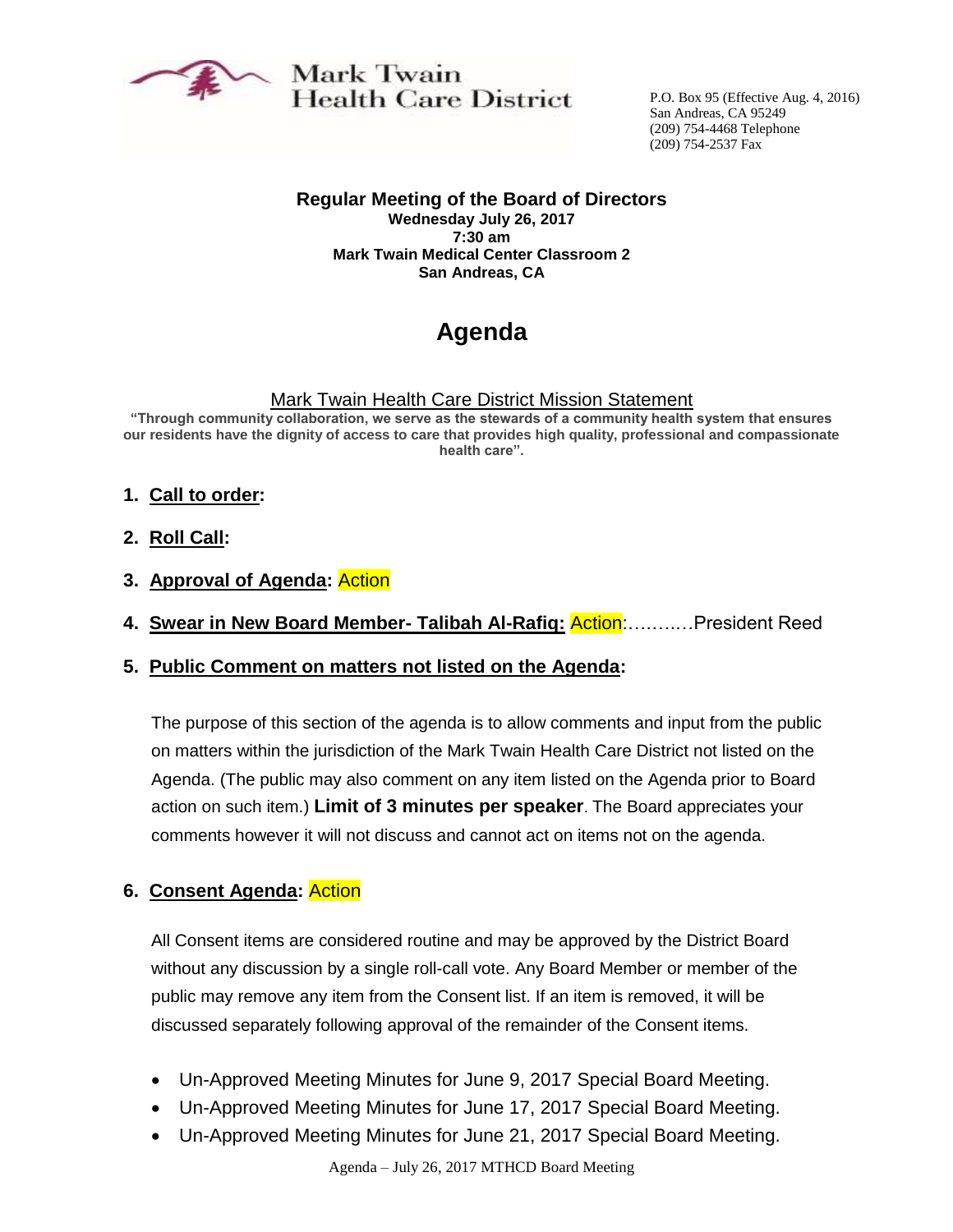- Correspondence:
	- o Coleen Inocencio: MTHCD Ken McInturf Student Scholarship (CHS) Thank you (6-10-2017)

## **7. MTHCD Reports:**

|                       | $\circ$ | Association of California Health Care Districts (ACHD):               |
|-----------------------|---------|-----------------------------------------------------------------------|
|                       |         |                                                                       |
|                       | $\circ$ | <b>BETA - Certificate of Coverage:</b>                                |
|                       | $\circ$ | Seismic Retrofit of Hospital:                                         |
|                       | O       | <b>Records Management:</b>                                            |
|                       | O       | <b>Public Records Request:</b>                                        |
|                       | $\circ$ | <b>ACHD Wellness Summit:</b>                                          |
|                       | $\circ$ | Update – MOB Sub Leases:                                              |
|                       |         |                                                                       |
| 8. Committee Reports: |         |                                                                       |
|                       |         | A. Ad Hoc Personnel Committee:                                        |
|                       | $\circ$ |                                                                       |
|                       | $\circ$ |                                                                       |
|                       |         |                                                                       |
|                       | $\circ$ |                                                                       |
|                       |         | Search for New Auditor for 2018: Action:Ms. Atkinson /Dr. Smart       |
|                       | $\circ$ | Proposal for Financial Risk Assessment: Action: Dr. Smart             |
|                       | $\circ$ | Recommendation for Approval of June 2017 Financial Statements: Action |
|                       | $\circ$ | Property Tax Payment and Reimbursement:Ms. Atkinson                   |
|                       |         |                                                                       |
|                       |         |                                                                       |